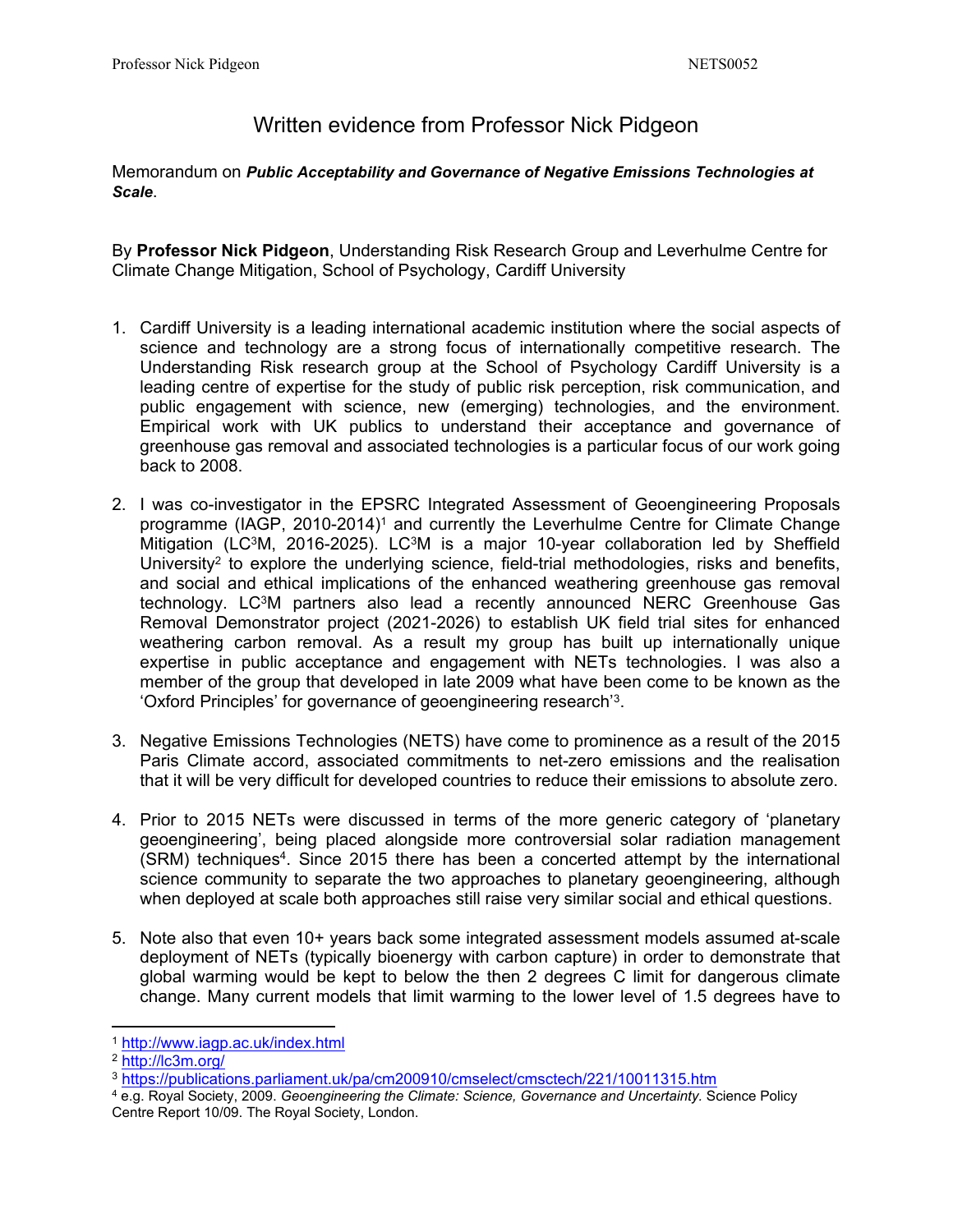assume deployment of NETs. However, there is an emerging debate in the scientific literature which raises the question of whether NETs will be required to meet net zero if we can make major changes to our lifestyles and consumption. In effect these pose vastly different visions of what the future will be, between (i) one where society makes extensive lifestyle changes now using known means to create technology efficiencies, limit energy demand, and reduce our individual consumption or (ii) while decarbonising energy supply rapidly society nonetheless relies upon the development and deployment of new technologies (some of which may well hold a risk of failing at scale) such as Carbon Capture and Storage (CCS) and NETs to cope with residual emissions. My own view is that this is a false debate - we likely need effort in relation to both approaches if we are to limit the major impacts of warming (some aspect of demand reduction, particularly through radical societal changes, risk failure at-scale as much as does new technology development involve risk).

- 6. The Select Committee has chosen to focus upon the engineered solutions of BECCs and DAC and to not consider more 'nature-based' solutions. Not only is the 'nature-based' vs 'engineered' distinction ultimately unhelpful (BECCS as an engineered technology uses plant material as its input, while in turn modern 'nature-based' agriculture is a highly managed process relying upon technologies such as artificial fertilizers), if the UK does have to remove greenhouse gasses at the scale envisaged by both the recent Royal Society and the Climate Change Committee reports (say  $50-100$  MTCO<sub>2</sub> per annum) a portfolio of technologies are likely to be required, some more immediately deployable and others more speculative and long term<sup>5</sup>. It might be better to think of current Technology Readiness Level (TRL) and ultimate sequestration timescale when categorising NETs approaches.
- 7. It is clear that different NETs raise a range of specific risk perception, societal, and ethical issues. While most are uncontroversial as a trial or at small-scale, as we have seen with some forms of renewable energy (e.g. onshore wind) societal issues arise the moment one wishes to deploy the technology at scale. This inquiry should not underestimate the risks of failing to gain a social license to operate for some NETs technologies, hence more research on public perceptions and engagement is clearly warranted.
- 8. Generic ethical questions that have been discussed in the scientific literature and which apply to most NETs include (a) whether they will they bring unintended environmental or social impacts of the technology deployment at scale (especially local ecosystem detriments, community disruption or global societal impacts)? (b) whether they will fail to gain a social license to operate because they are perceived as simply representing a 'sticking plaster' rather than dealing with the root causes of climate change (i.e. emissions)? (c) whether the promise/availability of NETs based solutions in the future reduces motivation amongst the public or politicians to make difficult and radical choices, hence delaying urgently needed cuts in our emissions and consumption now (the idea of 'mitigation deterrence') (d) the extent to which NETs represent an unacceptable form of 'messing with nature', a factor which is particular salient in public risk and technology perceptions more generally (all other things being equal people tend to prefer more 'natural' technologies and solutions to any problem)<sup>6</sup>. Our own research over some 15 years shows that the general public worries about all of these issues, hence all will need serious consideration in relation to any approach (labelled as 'engineered' or otherwise) before NETs can be deployed across the UK at scale.

<sup>5</sup> <https://www.deliveringnetzero.org/greenhouse-gas>

<sup>&</sup>lt;sup>6</sup> Corner, A.J., Parkhill, K.A., Pidgeon, N.F. and Vaughan, N.E. (2013) Messing with nature? Exploring public perceptions of geoengineering in the UK. *Global Environmental Change*, 23,938-947.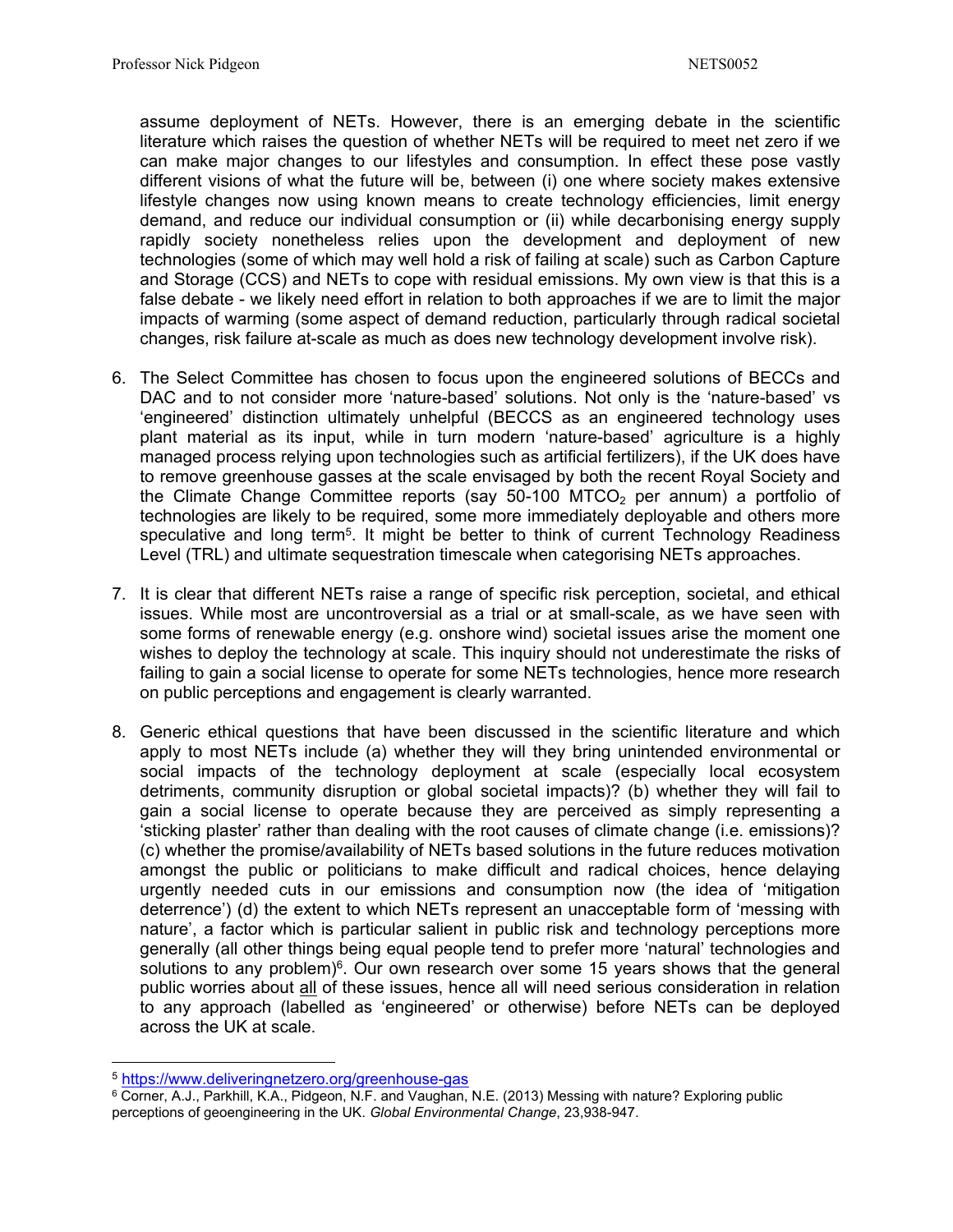- 9. NETs deployed at scale also raise a range of difficult local siting issues even planting trees at scale will be controversial, let alone siting major DACC plants or CCS facilities in new locations. Siting typically places any real or perceived detriment to local people and communities in competition with the judged national benefits of greenhouse gas removal at scale. There is now a wealth of evidence from the study of siting (and sometimes failing to site) risky technologies<sup>7</sup> and renewable energy projects<sup>8</sup> that will need to be drawn upon to foster appropriate discussions with local communities who are being asked to host major NET schemes. In particular, there is a need for: full inclusion of affected communities at an early stage and throughout the siting process, working for a fair process and for trust, a just distribution of risks and benefits, full consideration of any local environmental and community impacts and concerns, and the consideration of appropriate community compensation.
- 10. With regard to the two technologies that are the focus of this inquiry, my group have conducted a major piece of empirical work involving in-depth deliberative workshops and nationally representative surveys with members of the public in both the USA and UK in 2018-19 asking about 3 current NETs approaches: DACCs, BECCS and Enhanced Rock Weathering  $(ERW)$ .<sup>9</sup> Aside from the generic concerns listed above (para 8) we found the following:
- 11. Most people are still completely unaware of any of these technologies, so were surprised to learn that they were being considered at all, hence we used extensive information provision in the workshops to explain the technologies to people. Equally, people are not opposed to well-regulated research taking place – as noted above, issues arise when people think about deployment at scale.
- 12. People generally saw BECCS as the more natural and more feasible of the three technologies studied. However, BECCS would need to avoid causing other environmental problems, and people thought simply planting forests would generally be much more preferred. With BECCS there are also well-documented concerns people have about storing carbon dioxide underground<sup>10</sup>, which may be a major barrier for Direct Air Capture as well.
- 13. People found Direct Air Capture as less easy to understand as the process of capturing carbon dioxide from the air is not intuitive, and people may wonder why it is being deployed in apparently 'unpolluted' areas. The main barriers relate to current lack of engagement and understanding, perceived cost and energy requirements, as well as again (as with BECCS) concerns about risks and impacts of storing carbon dioxide permanently underground.
- 14. Enhanced Weathering was perceived as the most risky of the three, with people initially judging it as too energy-intensive and too 'industrial'. However, while people also said that there are currently "too many 'maybes'" around this technique, most support more research. Impacts on ocean ecosystems and opening new mines for the rock resource to be spread

<sup>7</sup> Pidgeon, N.F. and Demski, C. (2012) From nuclear to renewable: energy system transformation and public attitudes. *Bulletin of the Atomic Scientists*, 68(4), 41-51.

<sup>8</sup> Devine-Wright P. (ed) (2011) *Renewable Energy and the Public*. London Earthscan.

<sup>9</sup> Cox, E., Spence, E. and Pidgeon, N.F. (2020) Public perceptions of Carbon Dioxide Removal in the US and UK. *Nature Climate Change*, July, 10, 744–749

<sup>&</sup>lt;sup>10</sup> Thomas, G., Pidgeon, N.F. and Roberts, E. (2018) Ambivalence, naturalness and normality in public perceptions of carbon capture and storage in biomass, fossil energy, and industrial applications in the United Kingdom. *Energy Research and Social Science*, 46, 1-9.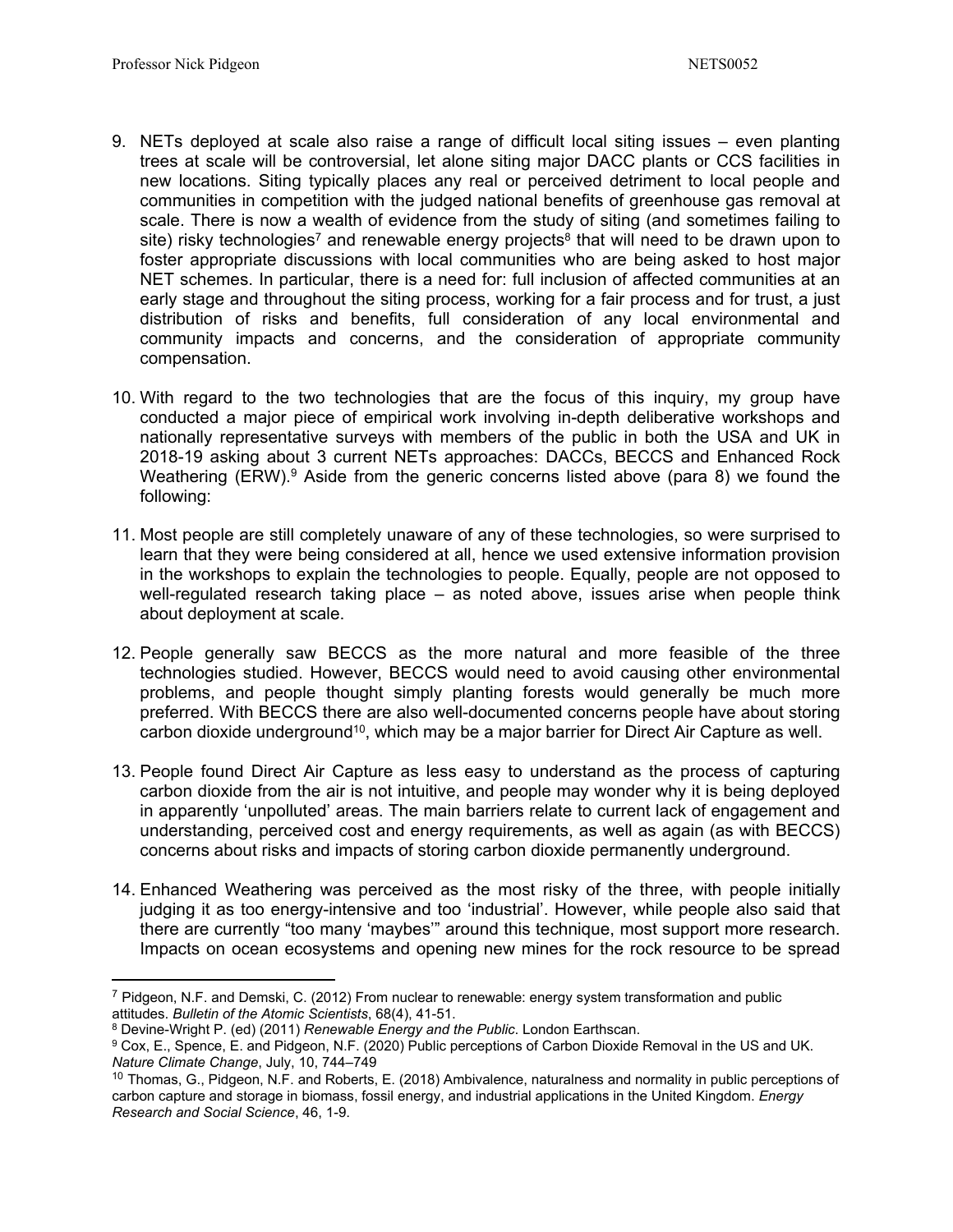on agricultural land could both be 'red lines' for public acceptability of Enhanced Rock Weathering technology.

- 15. Note that none of the three were free from significant questions over their practical deployment. The research project also identified a new temporal issue, not identified in the literature before, as raised by a number of our participants. Put simply, in the light of current climate urgency and the need to move quickly on reducing emissions our participants asked whether any of these technologies would be ready in time to make the necessary difference to global emissions? On the other hand, and as noted above, participants also questioned the long-term sustainability of the technologies given their 'sticking plaster' status in the eyes of some? So, what exactly is the role of NETs to be and can a social licence be built if in the eyes of the public they achieve neither short-term or long-term sustainability goals?
- 16. One conclusion from our research programme in Cardiff as a whole, is that people will make well founded judgements about NETs if given the time and right resources to learn about and debate these technologies. We would therefore strongly recommend that extensive public and stakeholder engagement be a part of any programme of research and development for large-scale NETs deployment (e.g. drawing upon the UKRI's 'Responsible Innovation' framework).
- 17. Finally, on the question of regulation and governance of NETs, the Oxford Principles<sup>11</sup> make 5 recommendations about research into geoengineering which seem as applicable today to the NETs debate as when developed in 2009.
	- Principle 1: NETs should be **regulated as a public good**.
	- Principle 2: Ensure wide and early **public participation** in decision-making about **NET<sub>s</sub>**
	- Principle 3: Disclosure of research and **open publication** of results
	- Principle 4: **Independent assessment** of NETs impacts
	- Principle 5: Develop proposals for **governance of NETs before any deployment**
- 18. I am happy to discuss further any other aspect of our work in Cardiff on NETs, geoengineering or CCS technologies.

*Interest Statement*: Professor Pidgeon currently serves as a member of the Chief Scientist's Science Advisory Council at the Department of Transport and served a similar role at the former Department of Energy and Climate Change (2009-13). He also recently served as co-Chair of the independent oversight group for the BEIS-Sciencewise Carbon Capture Utilisation and Storage public dialogue<sup>12</sup>. As well as the LC<sub>3</sub>M programme ([www.lc3m.org\)](http://www.lc3m.org/) he is a Co-Investigator in the UK Energy Research Centre [\(www.ukerc.ac.uk](http://www.ukerc.ac.uk/)) and delivers a project on community engagement within the UKRI Industrial Decarbonisation Research and Innovation Centre ([www.idric.org\)](http://www.idric.org/). He currently jointly leads a UKRI research project to investigate the potential for research to facilitate the UK reaching net-zero (<https://www.deliveringnetzero.org/>). His work is independent of all stakeholders to the current climate change and energy system debate and he has been funded to study geoengineering and NETs issues since 2008 through grants from UKRI, the charity the Leverhulme Trust, and the US National Science Foundation.

<sup>11</sup> Rayner, S., Heyward, C., Kruger, T., Pidgeon, N., Redgwell, K. and Savulescu, J. (2013) The Oxford Principles. *Climatic Change*, 121(3), 499-512.

<sup>12</sup> <https://www.gov.uk/government/publications/carbon-capture-usage-and-storage-ccus-public-dialogue>